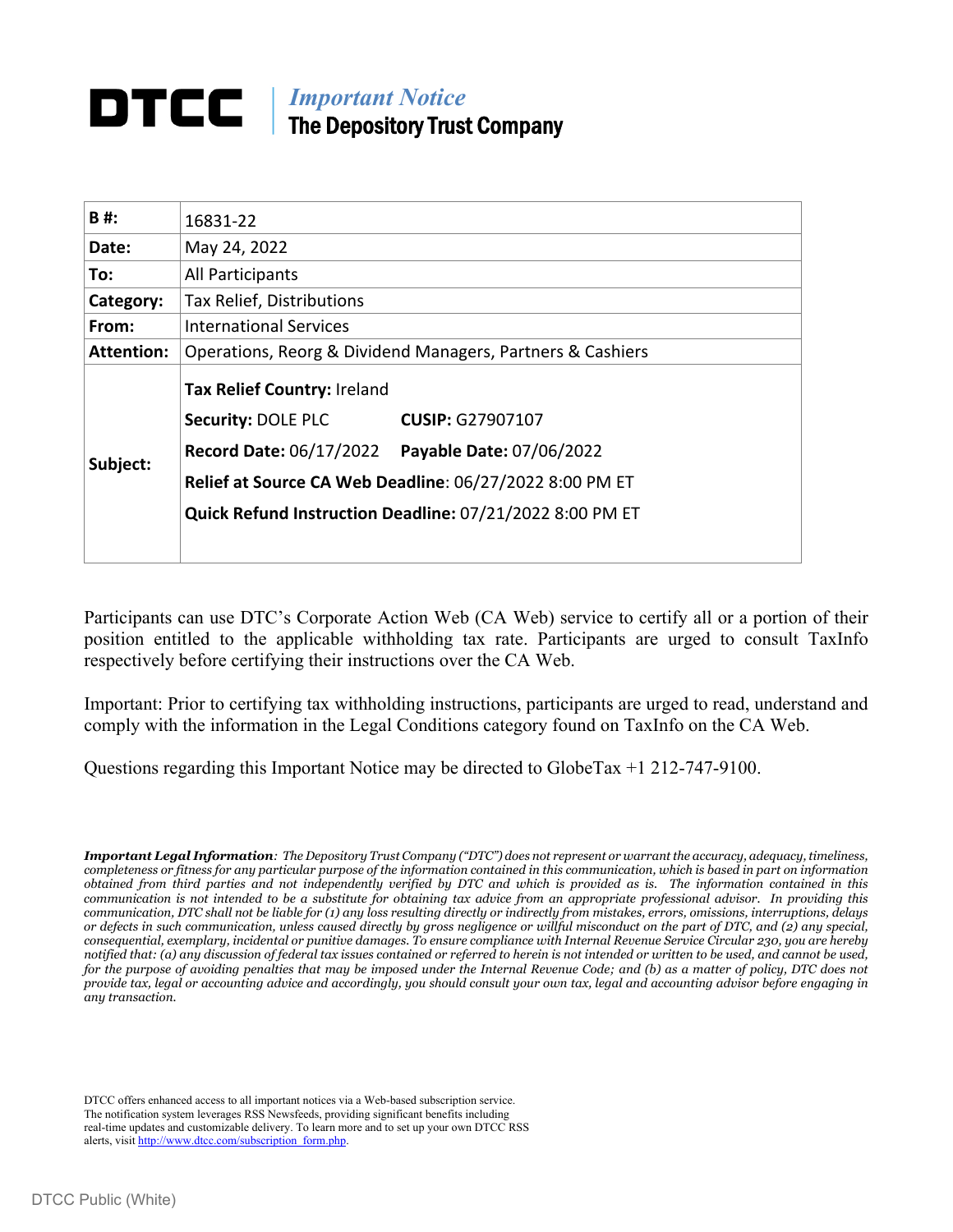



**IRELAND** issuer, **DOLE PLC**, has announced a cash dividend on its ordinary shares. Computershare, Inc. acts as the U.S. Transfer Agent.

Participants may use DTC's Corporate Actions Web ("CA Web") instructions tab to certify all or a portion of their position entitled to each applicable withholding tax rate. Use of this instruction method will permit entitlement amounts to be paid through DTC. By making submissions of such certifications the submitter warrants that it has the required authority to make them, that the party for which the submission is made is eligible therefore, and will indemnify, as applicable, Globe Tax Services, Inc., the applicable depositary, the applicable custodian, and other acting, directly or indirectly, in reliance thereon, including for any inaccuracy therein. By electing, Participants agree to the **Indemnification** below.

All supporting documentation for exempt elections must be provided to GlobeTax acting on behalf of Computershare Investor Services (Ireland) Limited, the qualifying intermediary for **DOLE PLC** (the "QI"), by the applicable deadline stated below.

**By participating in the DTC CA Web process, Participants agree to comply with all audit requests made by the Irish Revenue Commissioners within twenty-one days of notification.**

**Note: The terms for dividend withholding tax exemption outlined throughout this notice apply to the current dividend with a record date of June 17, 2022. Future dividends may be subject to different requirements that will be outlined in subsequent important notices.**

| <b>DIVIDEND EVENT MATRIX</b> |               |                                  |                                 |                     |              |                             |                 |
|------------------------------|---------------|----------------------------------|---------------------------------|---------------------|--------------|-----------------------------|-----------------|
| <b>ISSUE</b>                 | <b>CUSIP#</b> | <b>UNDERLYING</b><br><b>ISIN</b> | <b>DR RECORD</b><br><b>DATE</b> | <b>ORD PAY DATE</b> | DR PAY DATE  | <b>RATIO</b><br>(DR to ORD) | <b>ORD RATE</b> |
| DOLE PLC                     | G27907107     | IE0003LFZ4U7                     | JUNE 17, 2022                   | <b>JULY 6, 2022</b> | JULY 6, 2022 | 1:1                         | \$0.08          |

| <b>FEES &amp; DEADLINES</b> |                                           |                                 |                                |                      |                                  |                                                             |                                            |
|-----------------------------|-------------------------------------------|---------------------------------|--------------------------------|----------------------|----------------------------------|-------------------------------------------------------------|--------------------------------------------|
| <b>FILING METHOD</b>        | <b>BATCH</b>                              | <b>PAYMENT</b><br><b>METHOD</b> | <b>SHARE</b><br><b>MINIMUM</b> | <b>CUSTODIAL FEE</b> | <b>DSC FEE</b>                   | <b>MINIMUM FEE</b><br><b>PER BENEFICIAL</b><br><b>OWNER</b> | <b>FINAL SUBMISSION</b><br><b>DEADLINE</b> |
| <b>RELIEF AT SOURCE</b>     | PAYMENT ON PAY<br><b>DATE</b>             | DTC                             | N/A                            | N/A                  | 0.00093 PER<br><b>SHARE</b>      | \$0                                                         | <b>JUNE 27, 2022</b><br>8:00 P.M. ET       |
| <b>QUICK REFUND</b>         | <b>JULY 29, 2022</b>                      | DTC                             | N/A                            | N/A                  | 0.00093 PER<br><b>SHARE</b>      | \$0                                                         | <b>JULY 21, 2022</b><br>8:00 P.M. ET       |
| <b>LONG FORM</b>            | POST-CA WEB<br>PROCESS;<br><b>ONGOING</b> | CHECK/ACH                       | N/A                            | N/A                  | <b>UP TO \$0.01</b><br>PER SHARE | \$25                                                        | DECEMBER 1, 2026                           |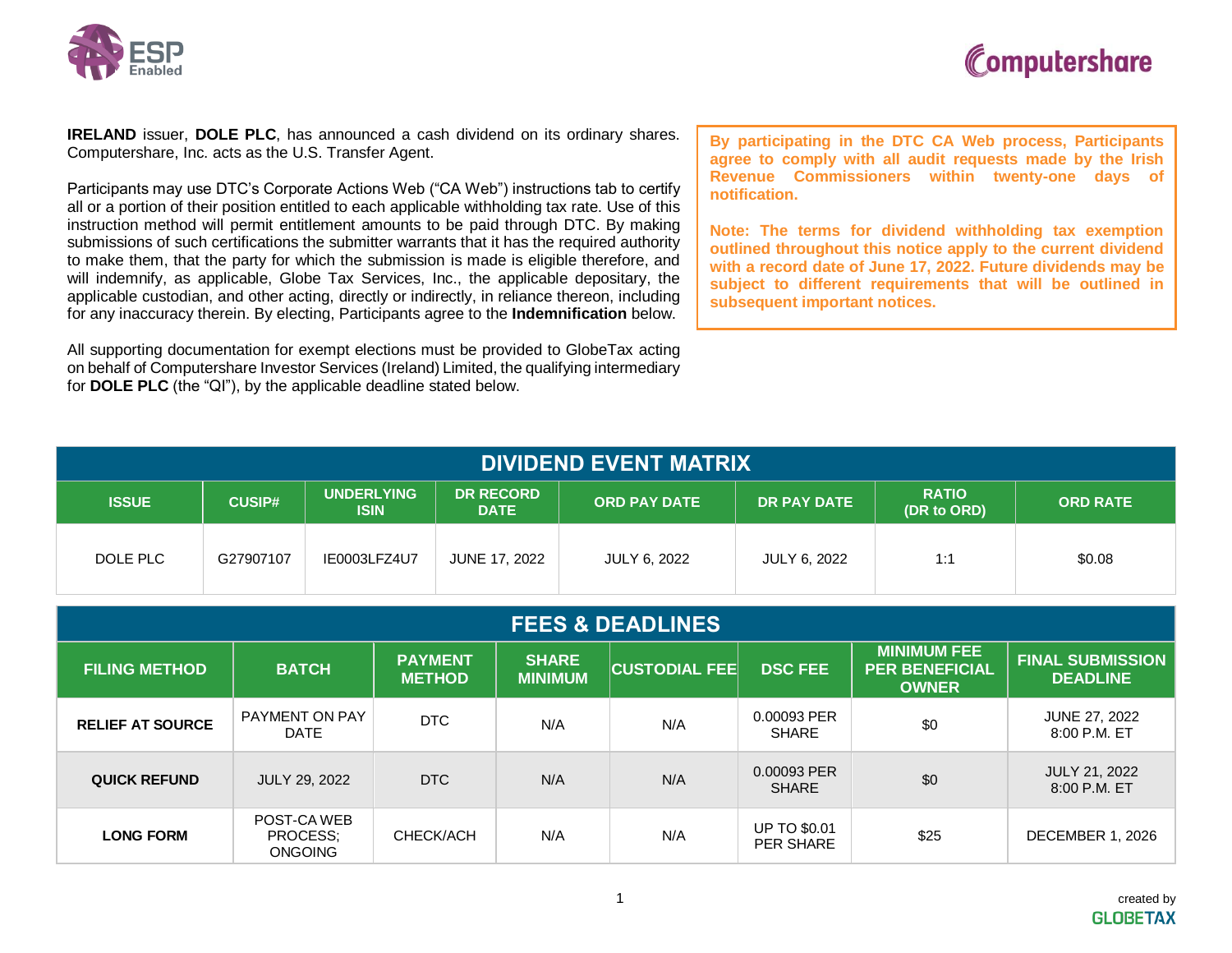## **INDEMNIFICATION**

I / We certify that to the best of my knowledge the individual beneficial owner(s) are eligible for the preferential rates as stated herein and I declare that I have performed all the necessary due diligence to satisfy myself as to the accuracy of the information submitted to me by these beneficial owners.

In consideration of the assistance of GlobeTax and the Issuer in processing such claims, the Participant expressly agrees that neither GlobeTax nor the Issuer nor any of their agents or affiliates shall have any liability for, and shall indemnify, defend and hold the Issuer and its respective agents and affiliates harmless from and against, any and all loss, liability, damage, judgment, settlement, fine, penalty, demand, claim, cost or expense (including without limitation fees and expenses of defending itself or enforcing this agreement) arising out of or in connection herewith. The Participant further agrees that their obligations hereunder shall be free from all defenses.

## **ELIGIBILITY MATRIX**

;PNote: All information related to eligibility and documentation requirements can be found on the **[ESP](https://esp.globetax.com/)** site by visiting the relevant event and viewing the [Eligibility Matrix.](https://esp.globetax.com/reports/events) If you need access to ESP, please complete the [New User Registration](https://esp.globetax.com/register) form, and our team of market experts would be pleased **to help you get set up.**

**For each Country's general Eligibility Matrix, please see ESP's [Reference Guide.](https://esp.globetax.com/reference-guide)**

| ESP<br><b>GLOBETAX</b>                                                                                                                                              | <b>CONTACT DETAILS</b> |                                 |  |
|---------------------------------------------------------------------------------------------------------------------------------------------------------------------|------------------------|---------------------------------|--|
| Computershare offers ESP powered by GlobeTax, an electronic withholding tax<br>submission system. This system allows for the secure and simplified transfer of      | <b>PHONE</b>           | 1-212-747-9100                  |  |
| beneficial owner level data from the Participant to GlobeTax and creates<br>applicable documentation on the Participants' behalf.                                   | <b>FAX</b>             | 1-212-747-0029                  |  |
| Review eligibility, document requirements, submit disclosure, print out the<br>documents on letterhead, sign them, and mail the necessary documents to<br>GlobeTax. | <b>GROUP EMAIL</b>     | IRELANDESP@GLOBETAX.COM         |  |
| Please contact us via the ESP Service Desk at 212-747-9100 if you have any<br>questions about this process.                                                         | <b>COMPANY</b>         | <b>GLOBETAX SERVICES INC.</b>   |  |
|                                                                                                                                                                     | <b>STREET ADDRESS</b>  | ONE NEW YORK PLAZA - 34TH FLOOR |  |
|                                                                                                                                                                     | CITY/STATE/ZIP         | NEW YORK, NY 10004              |  |